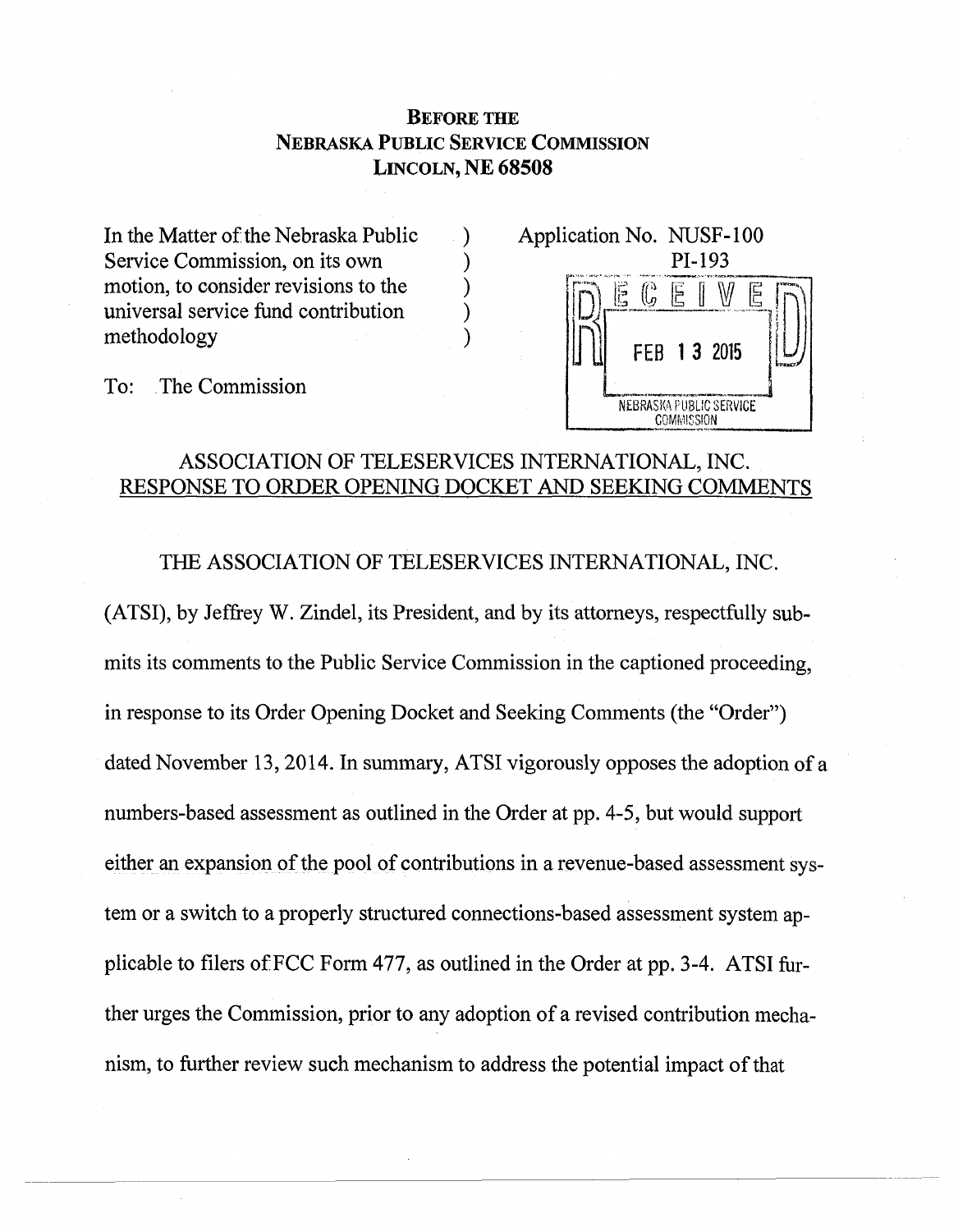mechanism on participants in industries which heavily rely on telecommunications and to ensure that such mechanism will not adversely impact Nebraska's business climate (e.g. that it will not encourage companies to locate or relocate outside Nebraska) and will not unduly impact a particular demographic segment of the Nebraska population.

In support of its position, ATSI respectfully states as follows:

# Introduction and Background

ATSI ([www.atsi.org\)](http://www.atsi.org) is an international trade association established in 1942 by and for entrepreneurs in the Telephone Answering Services (TAS) business. Referred to as Private Sector Critical Response Centers (PSCRCs) in the modern era, inbound contact centers operated by ATSI members typically are small, locally owned and operated businesses providing a wide variety of human communications services within their local communities. The gross revenues of PSCRCs average on the order of \$550,000 annually, of which approximately 45% go to direct payroll expenses for their employees.

Entrepreneurial in their approach to business issues, ATSI members offer innovative human solutions to business communications problems and provide essential response services in disaster situations. PSCRCs serve over 1.4 million professional, commercial, not-for-profit, governmental agencies, and local emergency respondent clients, including doctors; emergency response centers; public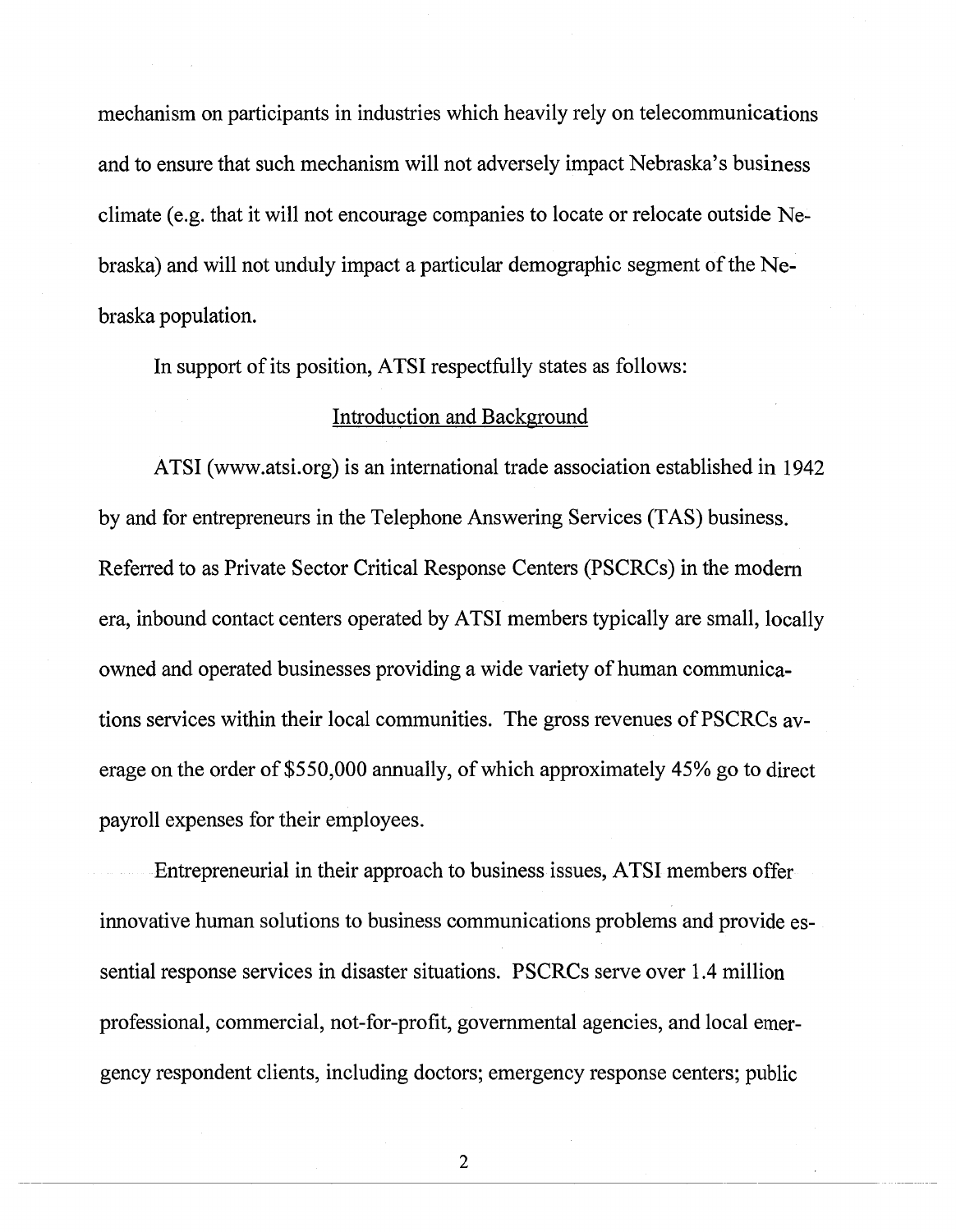utilities; public safety offices; local, state, and federal government offices; rape and suicide crisis centers; and Red Cross emergency centers. PSCRC agents, who are US citizen employees, assist neighbors in some 3.6 billion inbound call transactions annually.

Under current federal and state rules, ATSI members are end users that pay contributions indirectly to the USF through assessments on their telephone bills imposed by carriers and, in some cases, by interconnected VoIP providers. Also, ATSI members are substantial users of telephone numbers,<sup>1</sup> typically assigned to the PSCRC in blocks of 100 or 1,000 by its serving ILEC or CLEC for a monthly fee. According to data previously collected by ATSI, its members are assigned an average of approximately 2,000 telephone numbers each.

Calls associated with telephone numbers utilized by a typical ATSI member are predominantly intrastate in character; and the telephone numbers assigned to ATSI members typically generate less than three minutes of usage per day, compared to an average of approximately 25-30 minutes of usage per day common for conventional wireline and wireless telephone numbers.<sup>2</sup> Additionally, the tele- $-\frac{1}{2}$ phone numbers assigned to ATSI members characteristically are used for internal

**<sup>1</sup>These numbers are predominantly local Direct Inward Dial (DID) numbers, but also include quantities of toll-free (8XX) telephone numbers.** 

**<sup>2</sup>Data compiled by the cellular industry association show, e.g., that postpaid wireless subscribers generated an average of 826 minutes of usage for the month of December 2007.** *See* **FCC Order on Remand and Report and Order and Further Notice of Proposed Rulemaking, WC Docket No. 05-337,** *et al."* **FCC 08-262, adopted and released November 5, 2008, and published at 73 Fed. Reg. 66821 (November 12,2008) (the "2008 FNPR"), at Attachment A &fl38,p.A-60.**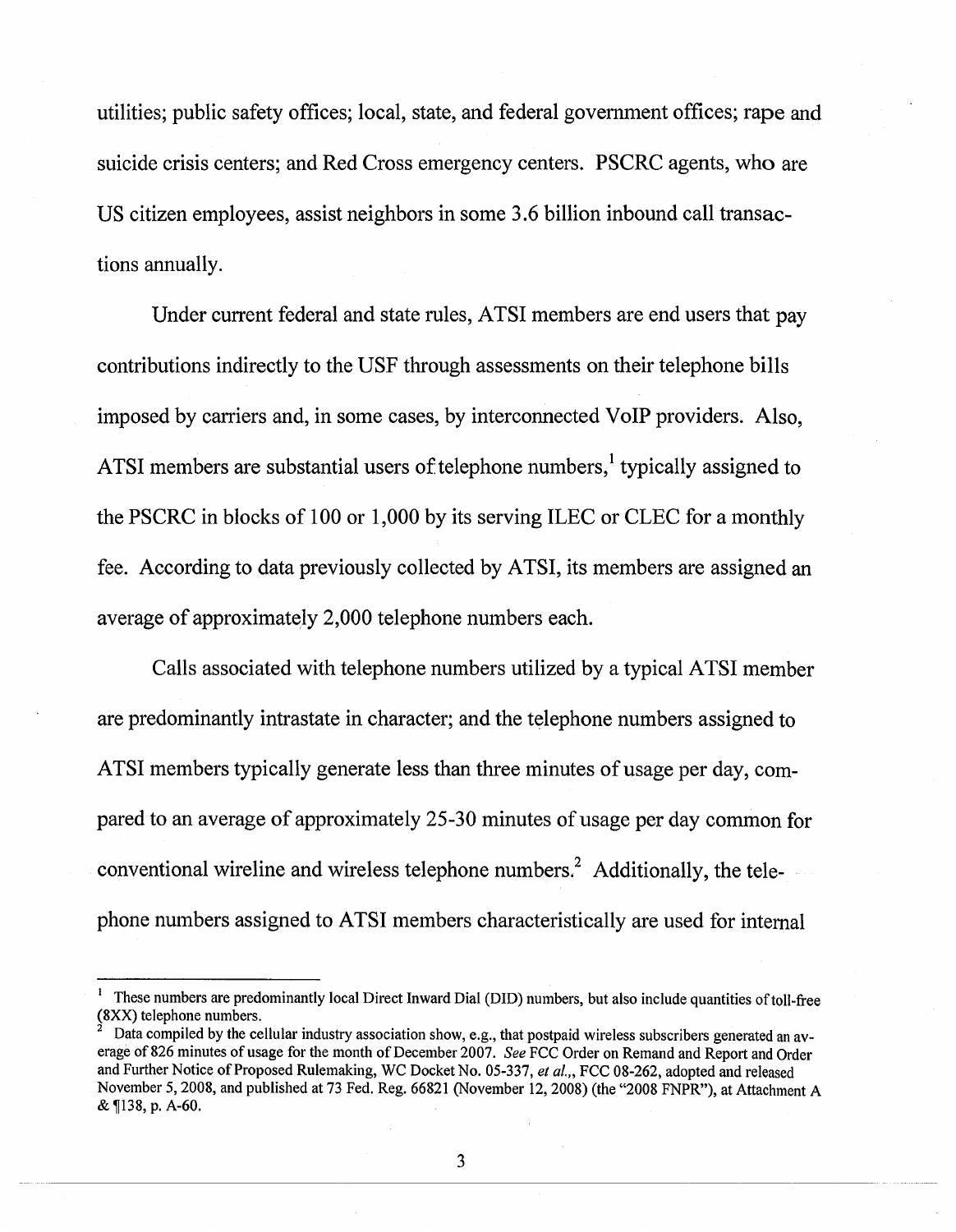network signaling or call distribution purposes. They generally are not used for the origination or termination of telephone calls by the public at large.

As contributors to the NUSF through members operating in Nebraska, ATSI will be directly affected by the Commission's decision in this case; and ATSI anticipates that the Commission's decision likely will influence the actions of other state commissions that now have or will establish USFs in jurisdiction where ATSI members operate. ATSI also has participated actively in the various FCC proceedings in recent years which have considered possible revisions to the federal USF contribution methodology. ATSI appreciates the opportunity to present its views to the Commission and will discuss the various options as presented in the Order.

## Comments

## *A. Revenues-Based Assessment*

ATSI agrees with the Commission's observation that the revenues-based NUSF assessment is not tenable over the long term as currently structured, in light of the significant changes in telecommunications that have taken place since the NUSF contribution mechanism was established. As explained to the FCC, ATSI's preferred solution to this problem is expanding the pool of contributors to include broadband service providers. ATSI continues to adhere to this view, but acknowledges the Commission's statement in the Order that such an alternative is not under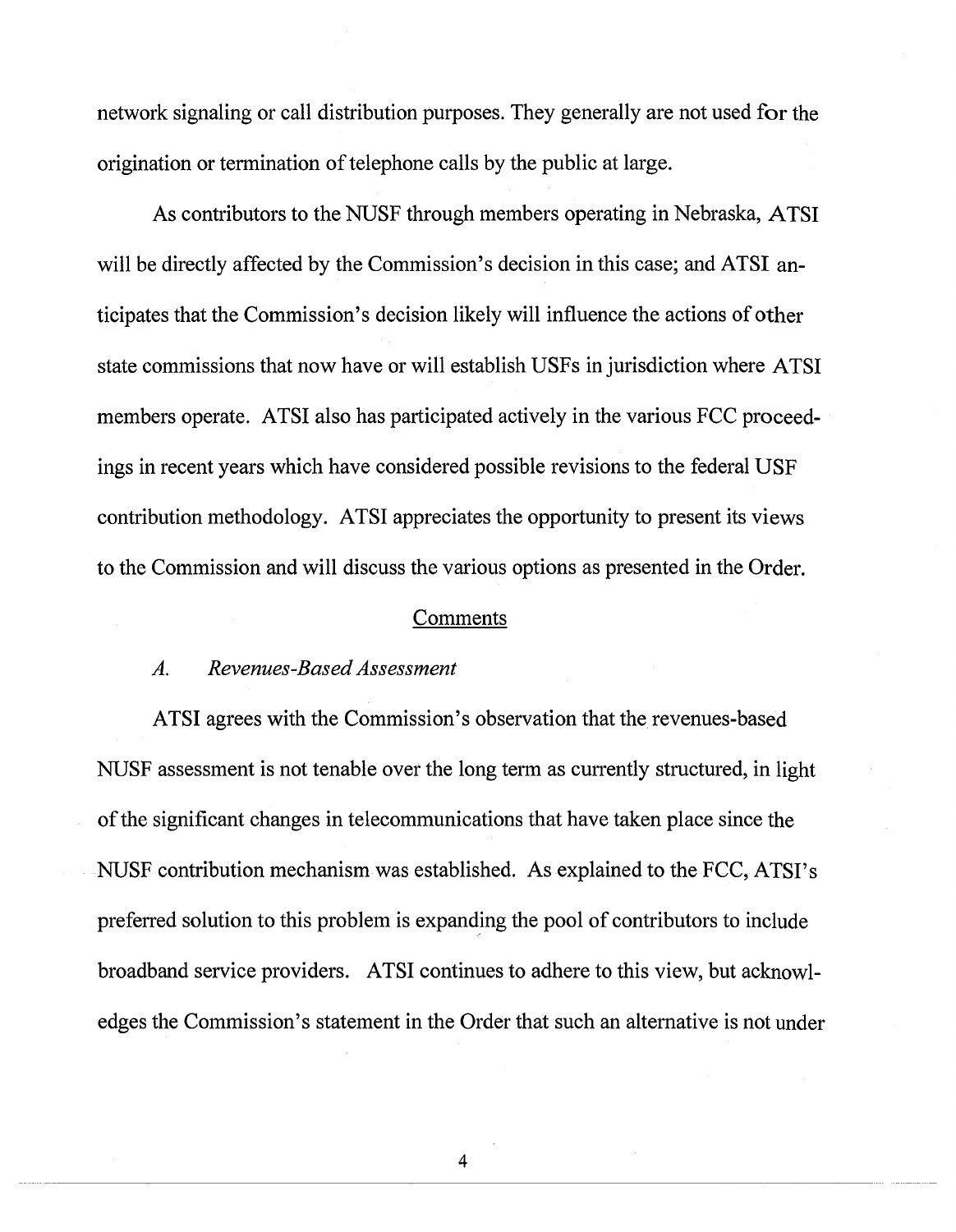consideration in this proceeding. ATSI accordingly will focus its discussion on the remaining options outlined in the Order.

## *B. Connections-Based Assessment*

ATSI's second choice for NUSF contribution reform is a properly structured connections-based assessment methodology. The principal virtue of a properly structured connections methodology is that, similar to a revenues-based methodology, assessing the amount of network capacity subscribed to by users does at least bear a rough correlation to the value of services provided to users and to the usage of the network by users, while eliminating the need to parse the exact nature of the services (telecom or information) being provided to the users. Employing such a methodology thus should be good and permanent fix to the problem of an eroding NUSF contribution base due to the increasing shift by the public to what are now classified as non-telecommunications or information services under current rules.

ATSI therefore agrees with the Commission that a connections-based contribution mechanism, properly structured, will result in a more stable and predictable universal service support mechanism. ATSI also agrees that the Commission should use data reported on FCC 477 as the foundation for the assessment, since that form is the only official source it is aware of for obtaining the data necessary to use for this purpose. Accordingly, ATSI agrees with the Commission that a connections-based assessment methodology utilizing Form 477 data will facilitate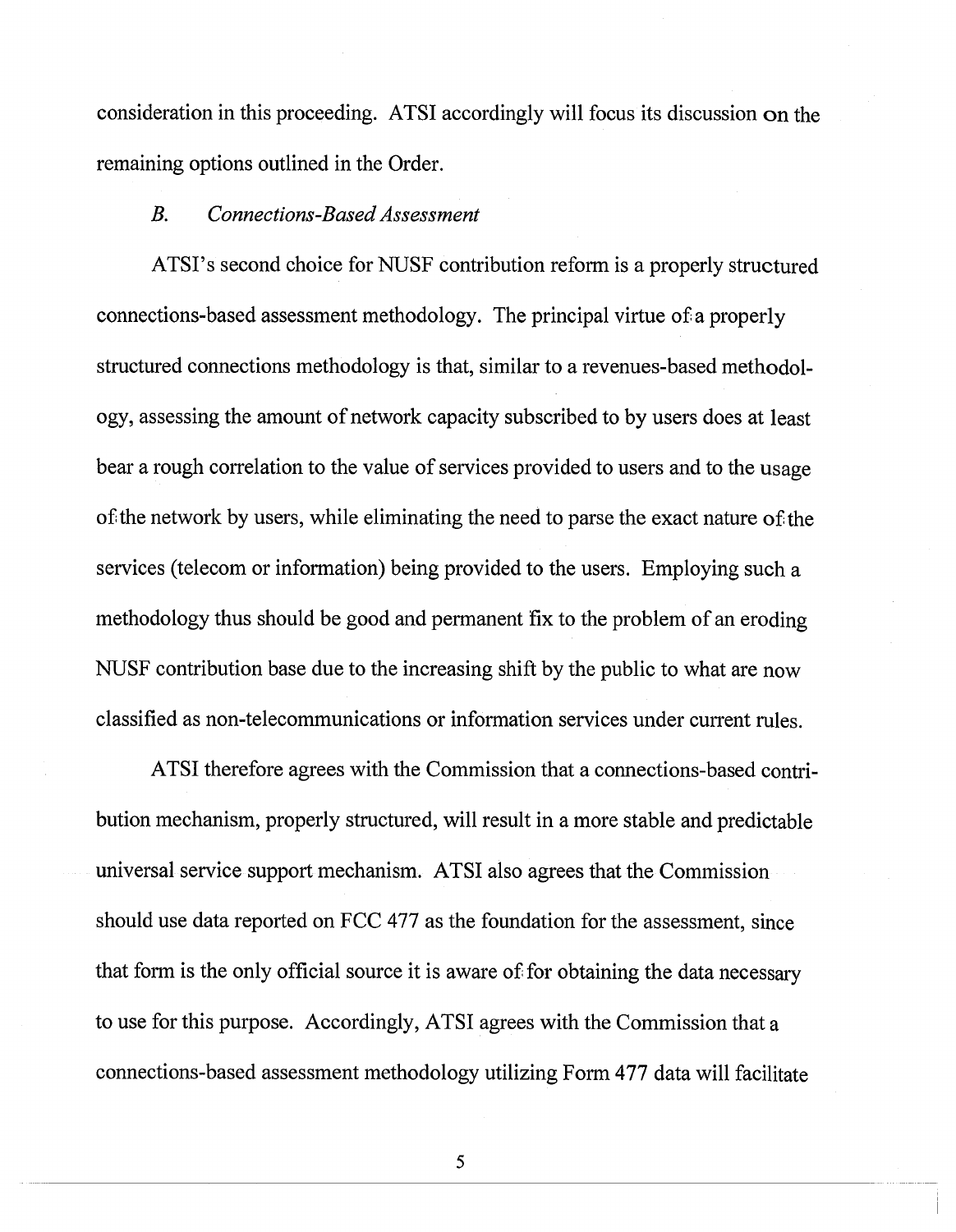a simpler and more straight-forward calculation of the amount of support that needs to be remitted to the NUSF to fund its activities.

ATSI further submits that the contribution mechanism should be based on physical network connections rather than virtual network connections. ATSI agrees that utilizing physical network connections would make it unnecessary to consider the specific nature of the service being provided by a particular facility, and would avoid attendant classification intricacies and regulatory difficulties, and thus would be a stable and equitable contribution mechanism over the long term.

Finally, in this regard, ATSI submits that the connection-based assessment should vary based upon the size and type of connection, and should not be a flatrated connection charge. As indicated above, one of the central features of an equitable and fair contribution mechanism is a reasonable correlation between the NUSF fees paid by users and the relative value to the users of the services they receive and their relative usage of the network. Varying the assessment based upon the size and type of connection is therefore central to the ability of that methodology to pass the test of fundamental fairness.

## C. *Numbers-Based Assessment*

ATSI's principal message in response to the Order is that a numbers-based contribution methodology fails the tests of fairness, efficiency and sustainability and should be unequivocally rejected by the Commission as a reform option. A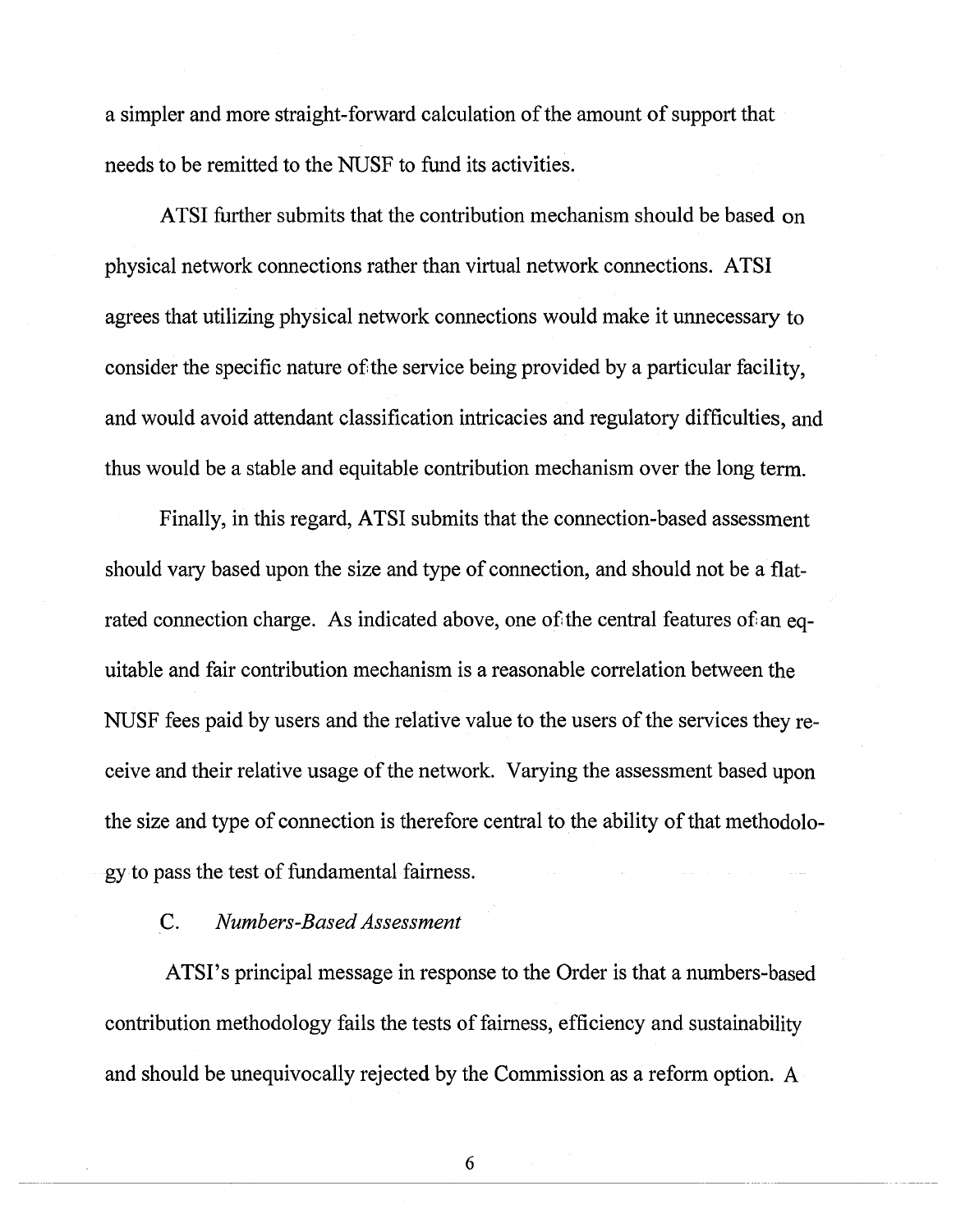numbers-based assessment methodology is fatally flawed philosophically because it is premised on assessing the same flat fee per month on every telephone number in use, despite the wide variation in the price of services to which telephone numbers are assigned, and despite the similarly wide variation in the burden on or usage of the network represented by the different services associated with assigned telephone numbers. The result of such facially "equal" treatment of telephone number usage in fact would be a massive, unjustified shift in the burden of USF contribution obligations among user groups, unrelated to the Commission's regulatory objectives for universal service.

ATSI members represent a classic case in point. The DID numbers utilized by ATSI members generally are used for internal routing and caller identification rather than for the public at large to access telephone stations connected to the PSTN. In general, they are predominantly used in connection with intrastate services; and they are utilized only briefly in comparison to general PSTN traffic.

Under current rules, when last calculated by ATSI, the federal USF contributions paid by members to their service providers translated into less than \$0.10 per number per month. Changing to a numbers-based assessment methodology at the federal level thus would mean a drastic increase in USF assessments for ATSI members that is entirely unrelated to either USF distribution side reforms or the purposes of the universal service programs. Such an increase not only would be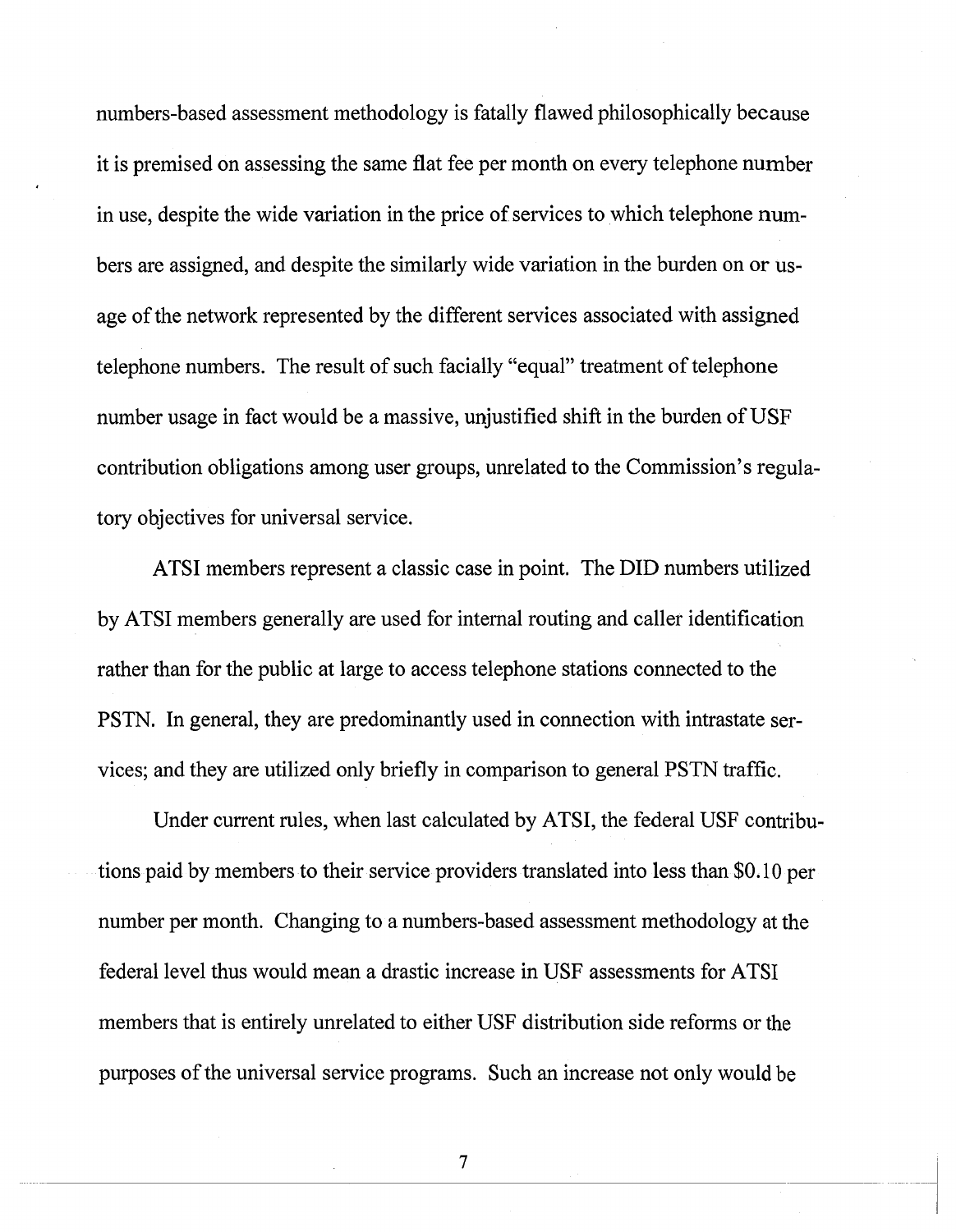unfair in the abstract, but also would violate principles of competitive neutrality as well.<sup>3</sup> ATSI has not been able to calculate the exact impact on its members from adopting a numbers-based assessment methodology for the NUSF, but there is every reason to believe that a similarly substantial adverse impact would be the inevitable result.

ATSI further points out that the drastic increase in NUSF contributions expenses under a numbers-based assessment would cause many users of low-value or low usage telephone numbers to eliminate as many telephone numbers from their services as possible. They would do so either by finding alternate ways to accomplish addressing and routing functions that do not require such intensive use of telephone numbers,<sup>4</sup> and/or by eliminating various offered services that require the use of telephone numbers.

This would cause a decline in assessable telephone numbers and an associated increase in the monthly NUSF fee per telephone numbers, which would start a cycle of creating greater incentives to reduce the use of telephone numbers, thereby increasing the monthly NUSF fee per number. In short, ATSI submits that adopting a numbers-based contribution methodology would not in fact put universal ser-

*<sup>3</sup>See* **Comments filed with FCC in WC Docket No. 06-122,** *et al.,* **at Appendix A for more extended discussion of this point. A copy of the Appendix A is attached hereto for convenient reference.** 

**<sup>4</sup>However, as explained in Appendix A, ATSI members ordinarily would not have this option, because SMDI technologies generally have been found less reliable and less robust than using DID numbers for internal routing and caller identification functions, and they can lead to inferior service experiences to the customers of ATSI members. As a result, ATSI members in practice would be unfairly targeted for drastic cost increases under a numbers-based contribution methodology.**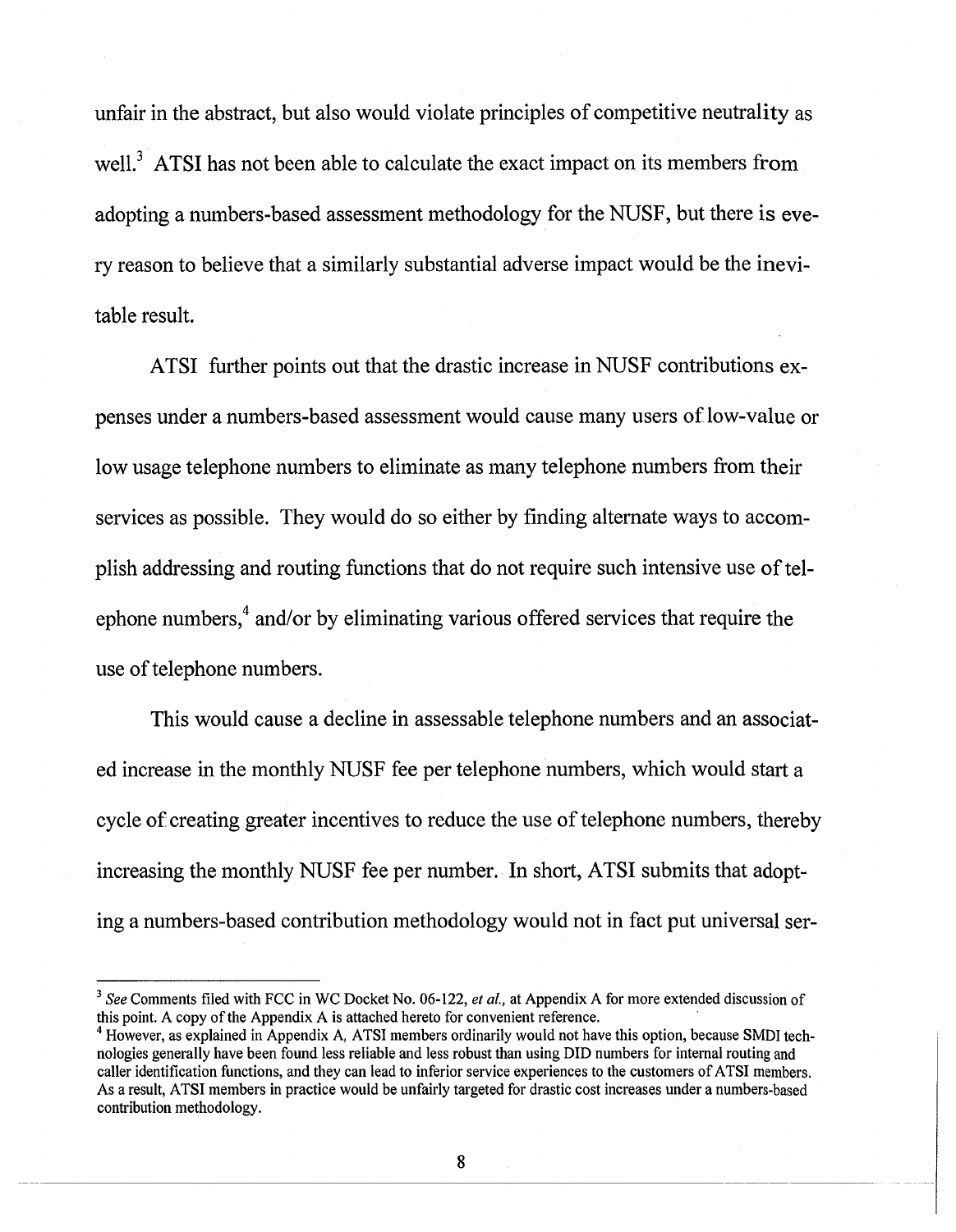vice on a reasonably stable or sustainable funding basis for the future, contrary to one of the important objectives for reform identified by the Commission.

ATSI recognizes, of course, that adjustments can be made in the monthly fee in a numbers-based assessment methodology to account for the varying value of services that utilize telephone numbers and for the varying usage burdens different services place on the network. Indeed, ATSI submits that making such adjustments would be absolutely necessary in order for a numbers-based assessment methodology to have any chance of surviving legal challenges. But making such adjustments necessarily would make a numbers-based assessment methodology vastly more complicated, contrary to the Commission's goal of a simpler and more straight-forward contribution system.

Under these circumstances, ATSI respectfully submits that a numbers-based contribution methodology should not receive any serious consideration as an alternative NUSF contribution system; and the Commission should so conclude as part of its decision in this proceeding.

## D. *Recommendation For Enhanced Study*

As the Commission is aware, most states impose USF assessments based on revenues-based assessments. Any change to Nebraska's current revenues-based assessment would significantly impact ATSI's members and other industries which heavily utilize telecommunications as a necessary part of their operations. This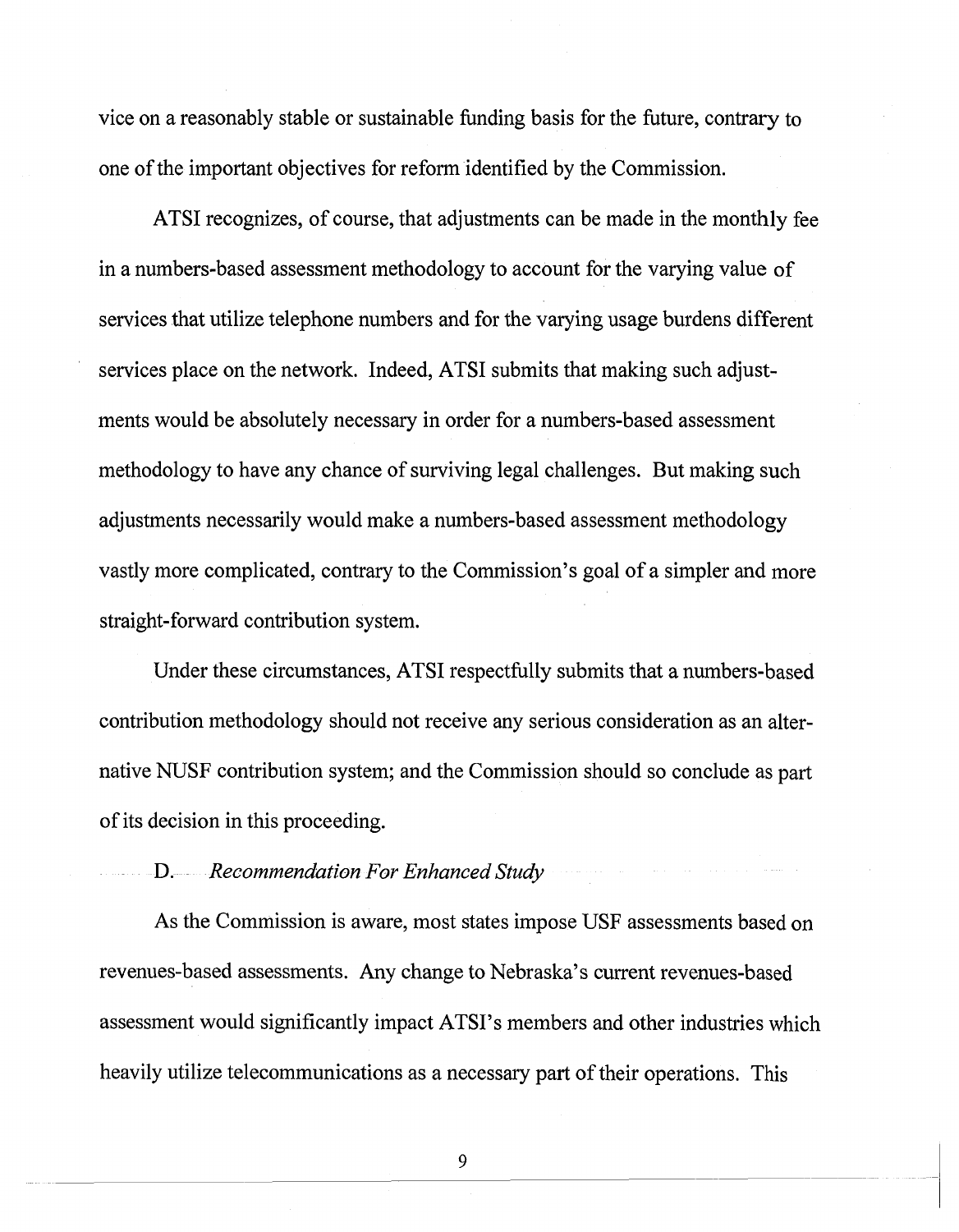change could impact whether ATSI's members, and other businesses, would locate in, or even move out of, Nebraska. ATSI appreciates that the Commission has begun the process of reviewing the USF assessment methodology by asking for public comments to many potential methodologies. The Commission can, and should, go further before changing the Nebraska USF assessment methodology. Consequently, ATSI urges the Commission to perform or commission a study to determine the incidence of the proposed methodologies for USF assessments. This study would determine, among other objectives, the impact of the proposed methodologies for USF assessments on Nebraska's business climate and on the different demographic segments of Nebraska's population.

ATSI also urges the Commission to seek the opinion of the Nebraska Department of Economic Development regarding a revised methodology for USF assessments before such methodology is adopted. The Department of Economic Development may be best qualified to advise the Commission regarding the impacts of this change, both quantitative and qualitative, on Nebraska's business climate.

In addition, in light of the 2006 Nebraska Supreme Court decision in *Schumacher* v. *Johanns,* ATSI urges the Commission to seek the opinion of the Nebraska Attorney General to determine whether any revised USF assessment methodology would be considered as a "tax" under Nebraska law. The Attorney General should also advise whether the 2012 U.S. Supreme Court decision in *National*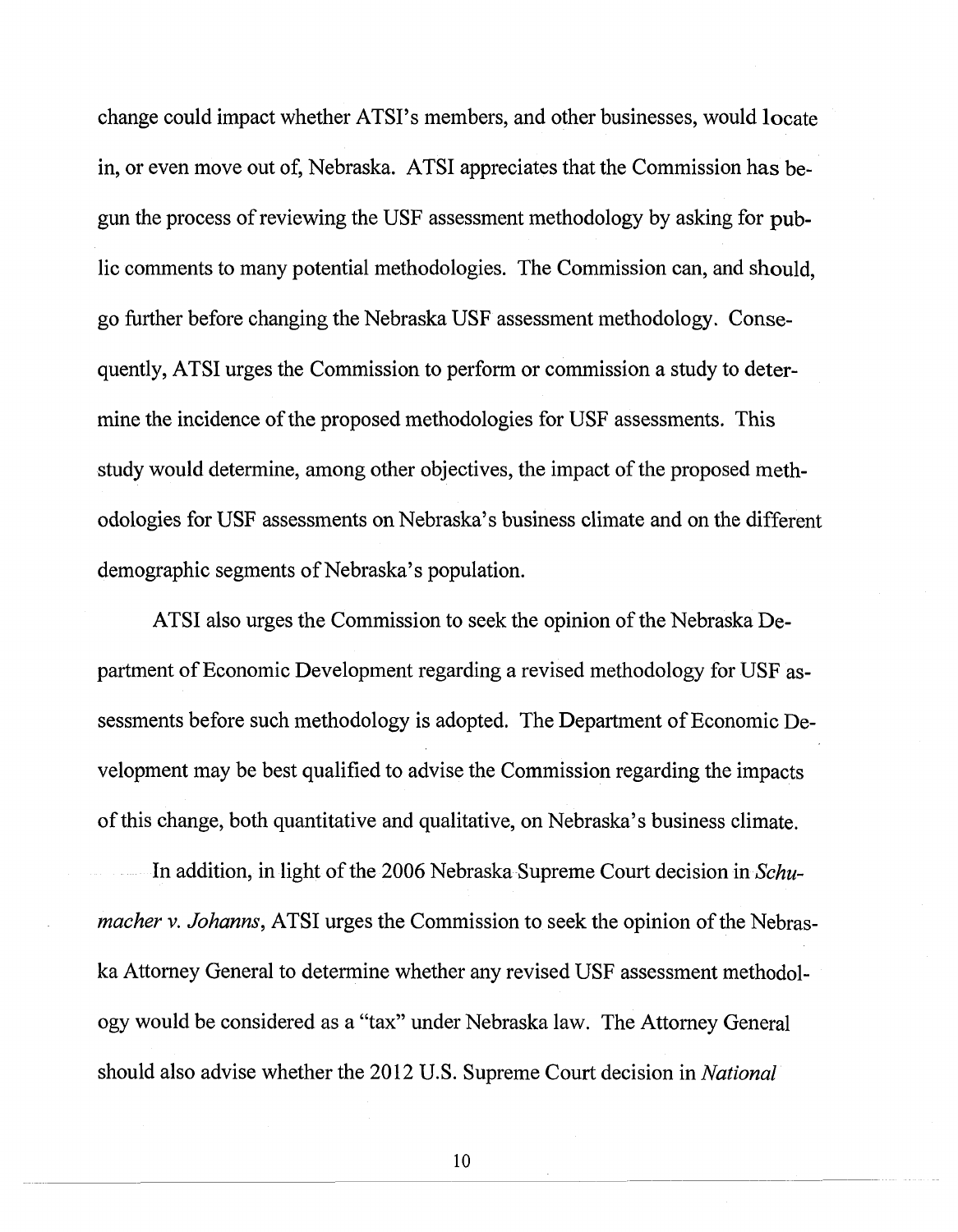*Federation of Independent Business* v. *Sebelius* (in which the U.S. Supreme Court broadly determined that the governmental charge imposed by the Affordable Care Act was a "tax") may impact whether the USF assessment would be considered as a "tax" under Nebraska law under a revised USF methodology. If such a revised USF is a tax on account of either ground, then its validity (and the process for its enactment) should be further considered by the Commission.

Respectfully submitted,

ASSOCIATION OF TELESERVICES INTERNATIONAL, INC.

By: Jeffrey Zindel, President of Association of Teleservices International, Inc.

By:  $\Lambda$  behave  $K$ . Niem

Nicholas K. Niemann, #16626 Matthew R. Ottemann, #23441 McGrath North Mullin & Kratz, PC LLO Suite 3700 First National Tower 1601 Dodge Street Omaha, Nebraska 68102 (402)341-3070 (402) 341-0216 fax

Kenneth E. Hardman Attorney-at-Law 5151 Wisconsin Ave, NW, Ste 312 Washington, DC 20016-4139 (202) 223-3772 (202) 315-3587 fax

Attorneys for Association of Teleservices International, Inc.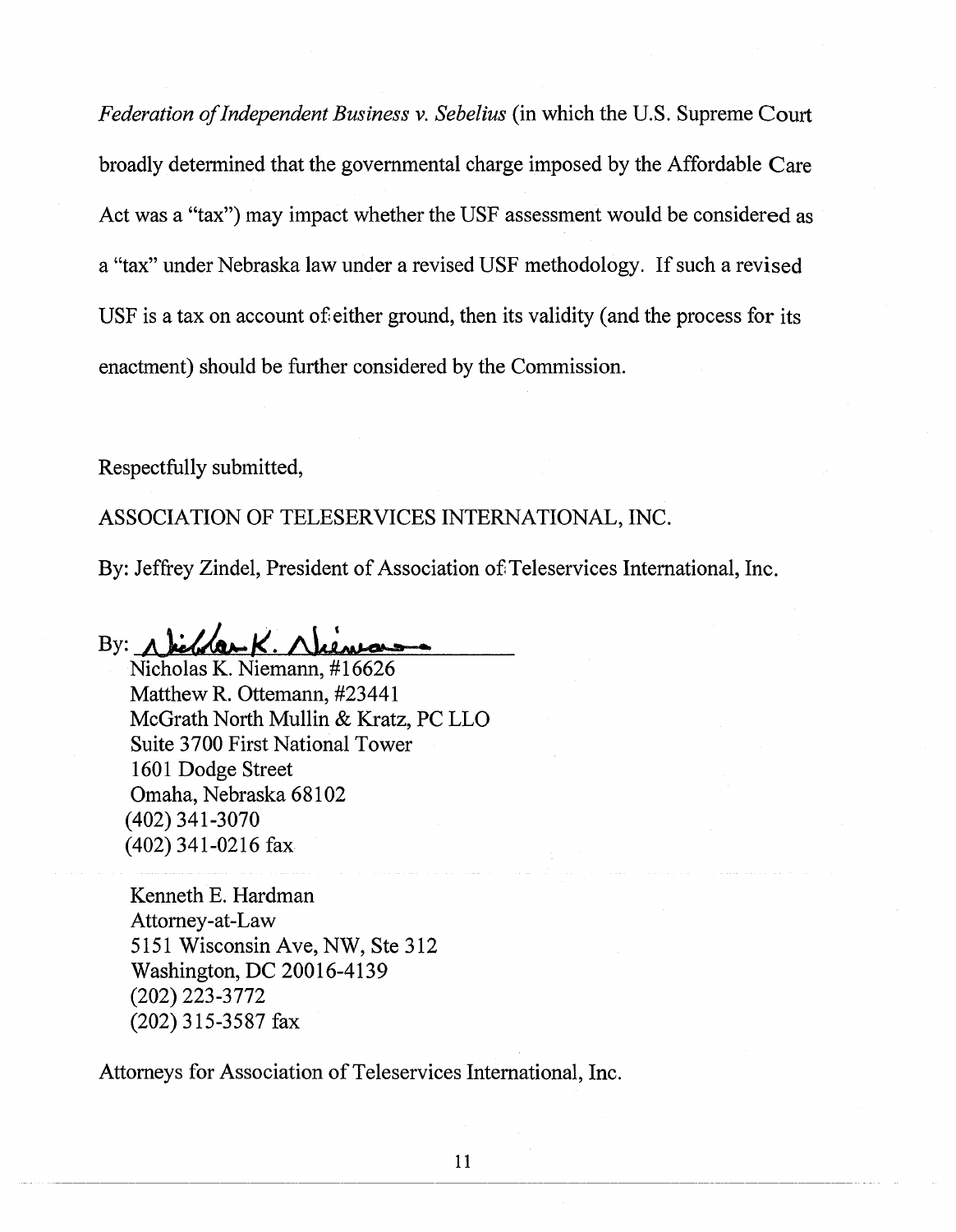## **HOW PSCRCs USE "PROXY" TELEPHONE NUMBERS AND WHY SMDI DOES NOT WORK FOR COMPETITIVE TELEMESSAGERS**

### **How PSCRCs<sup>1</sup>use "proxy" telephone numbers -**

PSCRCs receive inbound calls redirected by subscribers using PSTN (Public Switched Telephone Network) Complementary Network Services (CNSs) such as Call Forwarding Variable.<sup>2</sup>

Inbound calls are delivered to the PSCRC on "proxy" telephone numbers provided by the PSCRC's telephone company for the purpose of signaling the identity of the subscriber's redirected telephone number.<sup>3</sup>

Each subscriber telephone number redirected to a PSCRC requires a minimum of one PSCRC telephone number to accurately identify the subscriber's redirected telephone number(s).  $4$ 

PSCRC ACD (Automatic Call Distributor) systems use the signaling data provided by the telephone company to route calls to call center agents trained to assist callers for that subscriber. The signaling data are also used to display subscriber-unique information required by PSCRC agents to handle the call, and serve as an index to create billing records.

### **An alternative to the use of "proxy" telephone numbers -**

Upon the entry of RBOCs into voice messaging,<sup>5</sup> the telephone industry developed alternative technologies to streamline the economics of identification of voice messaging subscriber calls redirected to telephone company voice messaging systems. These (and incremental successor) technologies are generically described as "Simplified Message Desk Interface" or "SMDI" technologies.

<sup>1</sup> Private Sector Critical Response Center (PSCRC) call center agents handle emergency calls for government, notfor-profit, professional, healthcare and commercial entities.

<sup>2</sup> Callers dial the PSCRC subscriber's telephone number, not the "proxy" telephone number assigned by the PSCRC to receive calls redirected by the PSCRC subscriber. "Proxy" telephone numbers are never made public or dialed directly.

<sup>3</sup> The PSCRC's telephone company signals to the PSCRC the identity of the "proxy" telephone number assigned by the PSCRC, riot the PSCRC subscriber's telephone number. Databases maintained by the PSCRC associate the "proxy" PSCRC telephone number with the PSCRC subscriber's telephone number.

 $<sup>4</sup>$  In many cases, multiple PSCRC telephone numbers are required to serve each PSCRC subscriber because: PSCRC</sup> subscribers often receive emergency calls on multiple telephone numbers, calls to each must be redirected to the PSCRC with identification, and because varying conditions which result in redirected calls must be accurately signaled to PSCRC personnel.

<sup>5</sup>The competitive dangers inherent in RBOC entry into the telemessaging business was recognized by Congress, which incorporated competitive safeguards into Section 260 of the Communications Act.

*The use of "proxy" telephone numbers by PSCRCs*  **Association of Teleservices International | November 2008** 

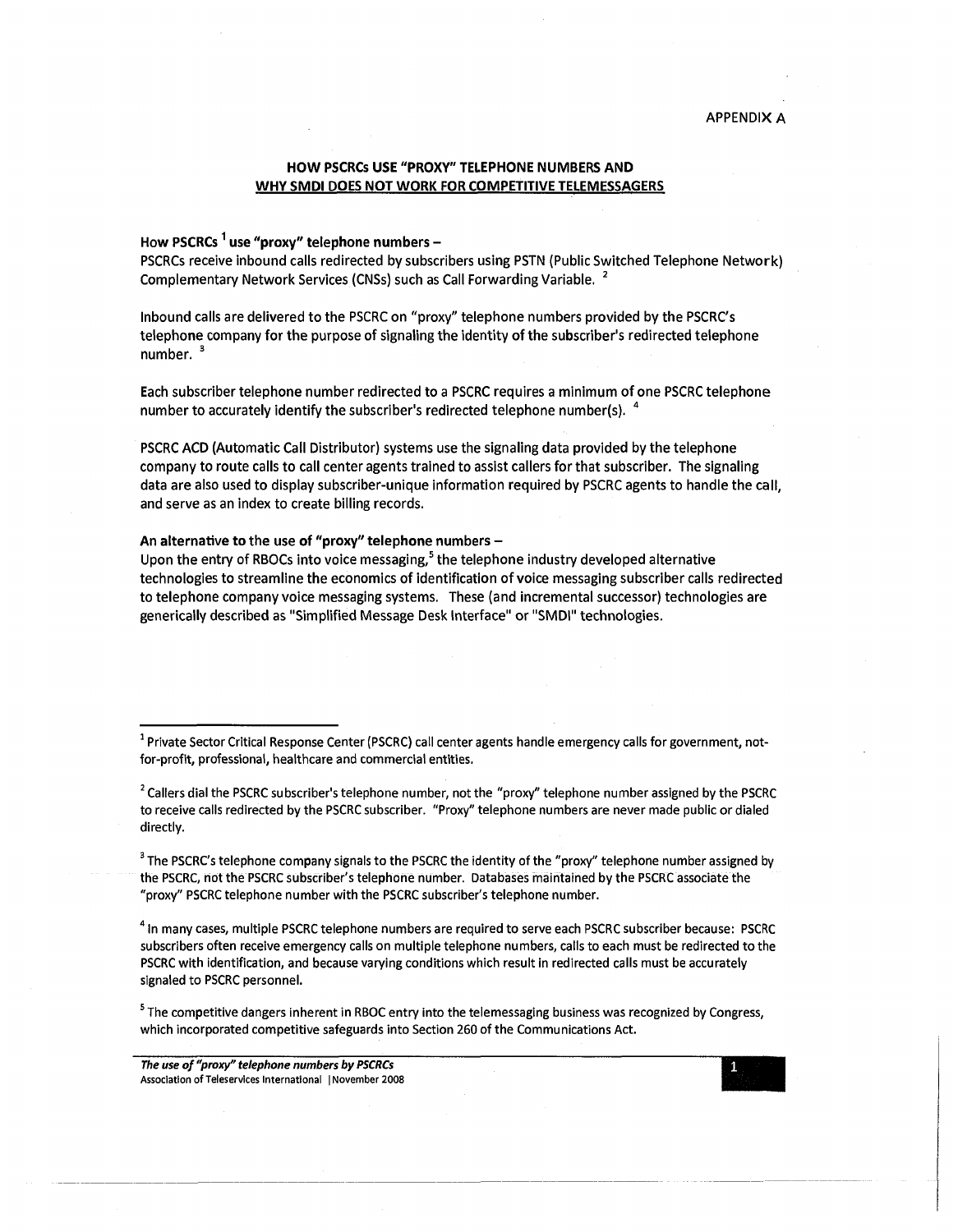SMDI technologies permit RBOC voice messaging systems to identify voice messaging subscribers' redirected telephone numbers with out-of-band signaling.<sup>6</sup> As a result, RBOC voice messaging systems typically require a fraction of the quantity of telephone numbers required by independent telemessaging competitors such as traditional telephone answering services.

In some cases, tens of thousands of voice messaging subscribers' telephone numbers (within a single network) can be redirected to a single telephone number and identified at a success rate acceptable for automated voice messaging applications.

#### **SMDI fails competitive telemessagers<sup>1</sup> ...**

ATSI, recognizing the challenge to the traditional telephone answering service (TAS) business model posed by "captive" RBOC voice messaging, collaborated with the telecom industry in an attempt to adapt SMDI technology so that it could also be used by competitive telemessagers.<sup>8</sup>

In today's world of intermodal voice telephony competition, PSCRCs trialing SMDI technologies report a dramatic rate of failure. Telephone companies do not consistently and reliably deliver all required SMDI data to PSCRCs.

These attempts by ATSI and PSCRC ACD vendors to improve PSCRC telephone number efficiency have, to date, proven unsuccessful.<sup>9</sup> In the estimation of those who've participated in trials and limited rollouts of SMDI technologies in PSCRCs, SMDI has not been widely accepted by the industry because the SMDI data delivered by telephone companies to PSCRCs is too often insufficient to accurately identify subscribers' redirected telephone numbers.

Where the fault lies - with the telephone company serving the PSCRC subscriber, with the telephone company serving the PSCRC, with intermediate parties, with the application of legacy signaling protocols deployed in an environment of intermodal competition, or with PSTN infrastructure vendors  $-$  is an inscrutable question for PSCRCs. PSCRC ACD vendors can prove their systems function flawlessly, but their ACDs and related systems can only operate on SMDI data if it arrives intact and complete.

<sup>8</sup> This work was an outgrowth of previous Comparably Efficient Interconnection (CEI) and Open Network Architecture (ONA) efforts and was largely accomplished through coordination within the Exchange Carriers Standards Association's (ECSA) Information Industry Liaison Council (IILC) and successor technical standards bodies. IILC Issue #028, Inter-Switch SMDI, was adopted by the IILC on April 23,1992.

<sup>9</sup> Telemessagers are incentivized to adopt SMDI technologies through reduced operating costs associated with use of fewer telephone numbers.

*The use of "proxy" telephone numbers by PSCRCs*  **Association of Teleservices International | November 2008** 

<sup>&</sup>lt;sup>6</sup> Other telephone companies, including CLECs and wireless telephone companies also use SMDI technologies within their circuit switched voice networks.

 $^7$  Telemessagers provide telemessaging services. Telemessaging service is defined at 47 U.S.C. 260(c): "...the term 'telemessaging service' means voice mail and voice storage and retrieval services, any live operator services used to record, transcribe, or relay messages (other than telecommunications relay services), and any ancillary services offered in combination with these services."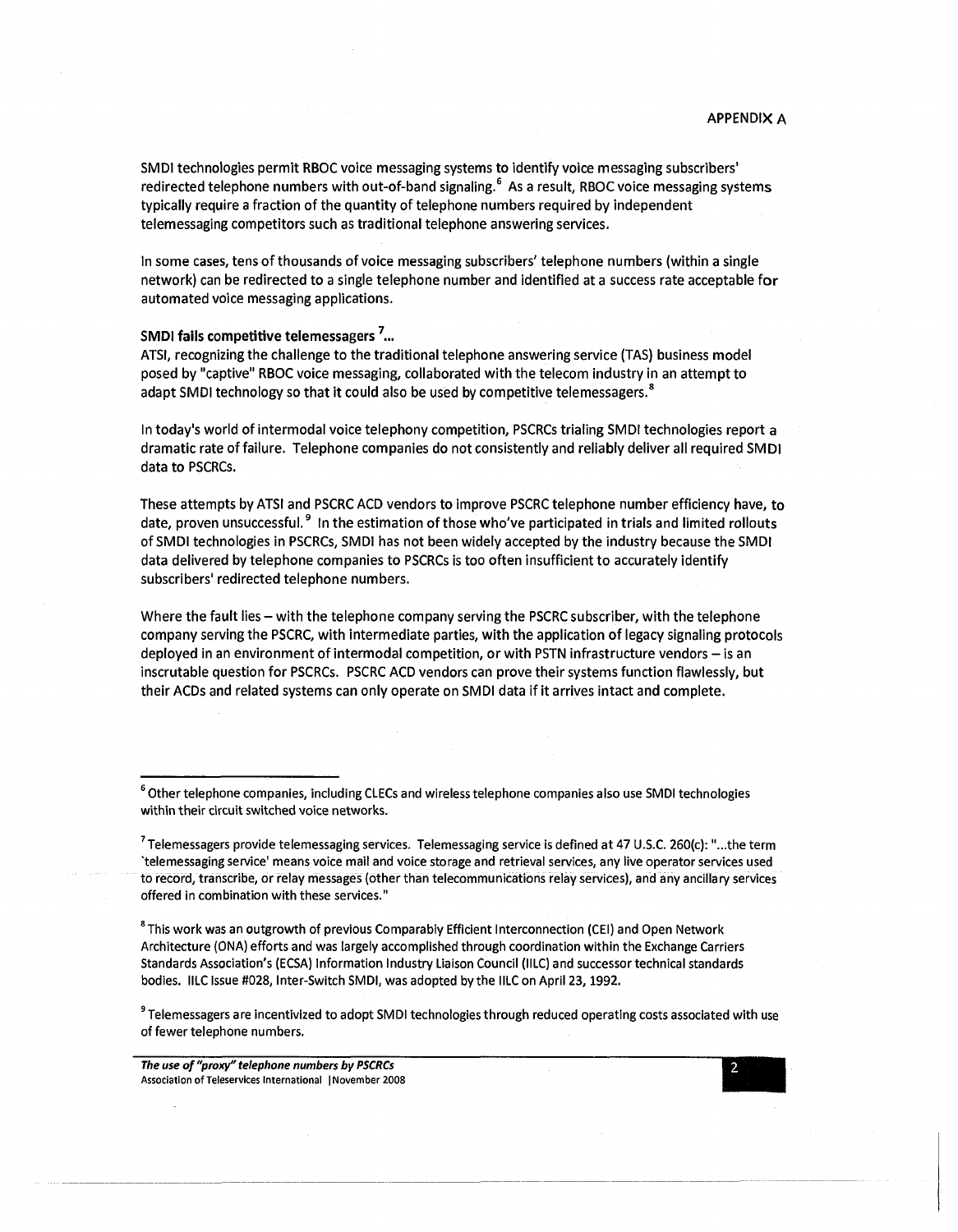### ... but works for "captive" voice messaging providers...

Telephone company voice messaging operations are not similarly disadvantaged in their use of SMDI technologies for several reasons.

These "captive" voice messaging operations typically only serve subscribers of their associated telephone company. Their limited mandate awards important advantages to "captive" telemessagers the networks of the "captive" voice messaging operation and the associated telephone company are well known, under common control, and can be finely-tuned for optimum inter-operability.

Employees of "captive" voice messaging operations and their associated telephone company tasked with ordering the Complementary Network Services on the associated telephone company's network can easily ensure that the joint customer's Basic Serving Arrangement (BSA) is properly configured to facilitate correct operation and delivery of SMDI data. The same benefit accrues to the "captive" voice messaging provider, the associated telephone company and the joint customer when the joint customer's BSA is reconfigured or moved.

### **...and the reasons are obvious -**

By contrast, the subscriber base of competitive telemessaging providers such as PSCRCs is composed of telephone customers of every telephone company in every local market around the country. PSCRC subscribers' Telecom Service Providers include Incumbent Local Exchange Carriers (ILECs), Competitive Local Exchange Carriers (CLECs), cellular and PCS wireless telephone companies as well as Interconnected VoIP Providers. This heterogeneous mix of competing voice telephone service providers seemingly presents many challenges to the free flow of the SMDI signaling data required to support competitive telemessaging.

None of the above-described benefits enjoyed by "captive" voice messaging providers also accrue to competitive telemessagers. PSCRCs must, instead, master intricacies of the increasingly opaque variety of networks that comprise the intermodal PSTN. PSCRCs bear unique burdens to create internal knowledge bases and facilitate training, engage in fact-finding and analysis of subscribers' serving arrangements, maintain current documentation of PSCRC subscribers' BSAs and perform troubleshooting - all at a significant disadvantage to providers of "captive" telemessaging.

### **A lack of incentives for telephone companies to support competitive telemessagers -**

Because the financial interests of the "captive" voice messaging provider and the associated telephone company are well aligned, there is a significant incentive for the associated telephone company to take all necessary measures to support the "captive" voice messaging provider and deliver robust SMDI data on a reliable basis.

At the same time, there is a lack of incentives for PSCRC subscribers' telephone companies to support competitive telemessaging and reliably deliver robust SMDI data. PSCRC subscribers are often not customers of their PSCRC's telephone company.

In the era of traditional telephone answering services (TASs), RBOCs were financially incentivized to support TASs to increase call completion revenue. Those financial incentives are largely extinct and apparently no longer motivate telephone companies to support competitive telemessaging.